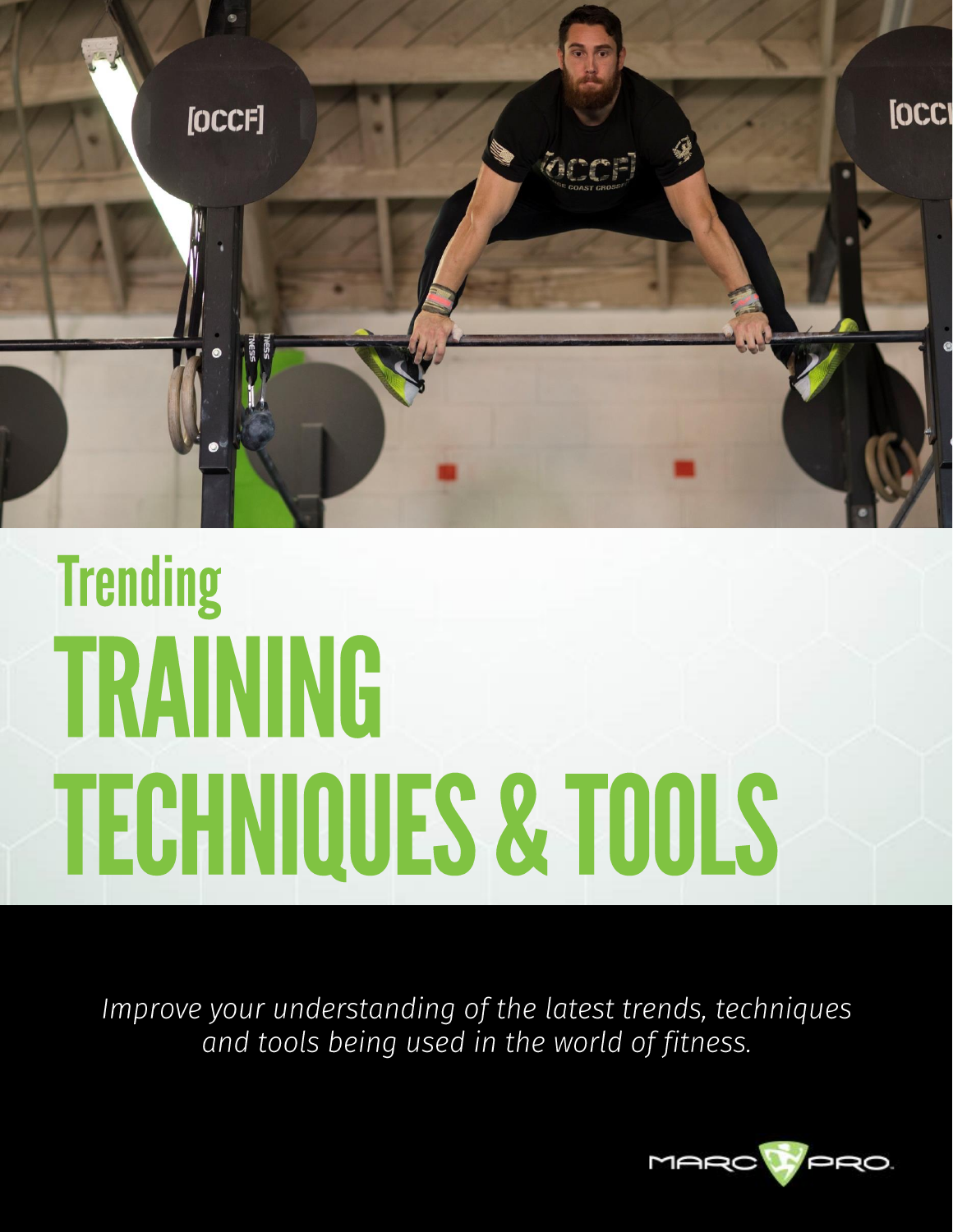#### **Contents**

| 3 | Summary                                               |
|---|-------------------------------------------------------|
|   | <b>Trending Nutrition Techniques</b>                  |
| 5 | <b>Popular Cardiovascular Training Methods</b>        |
|   | <b>Strength Training</b>                              |
|   | <b>Recovery Trends: The Advancement</b><br>of Science |

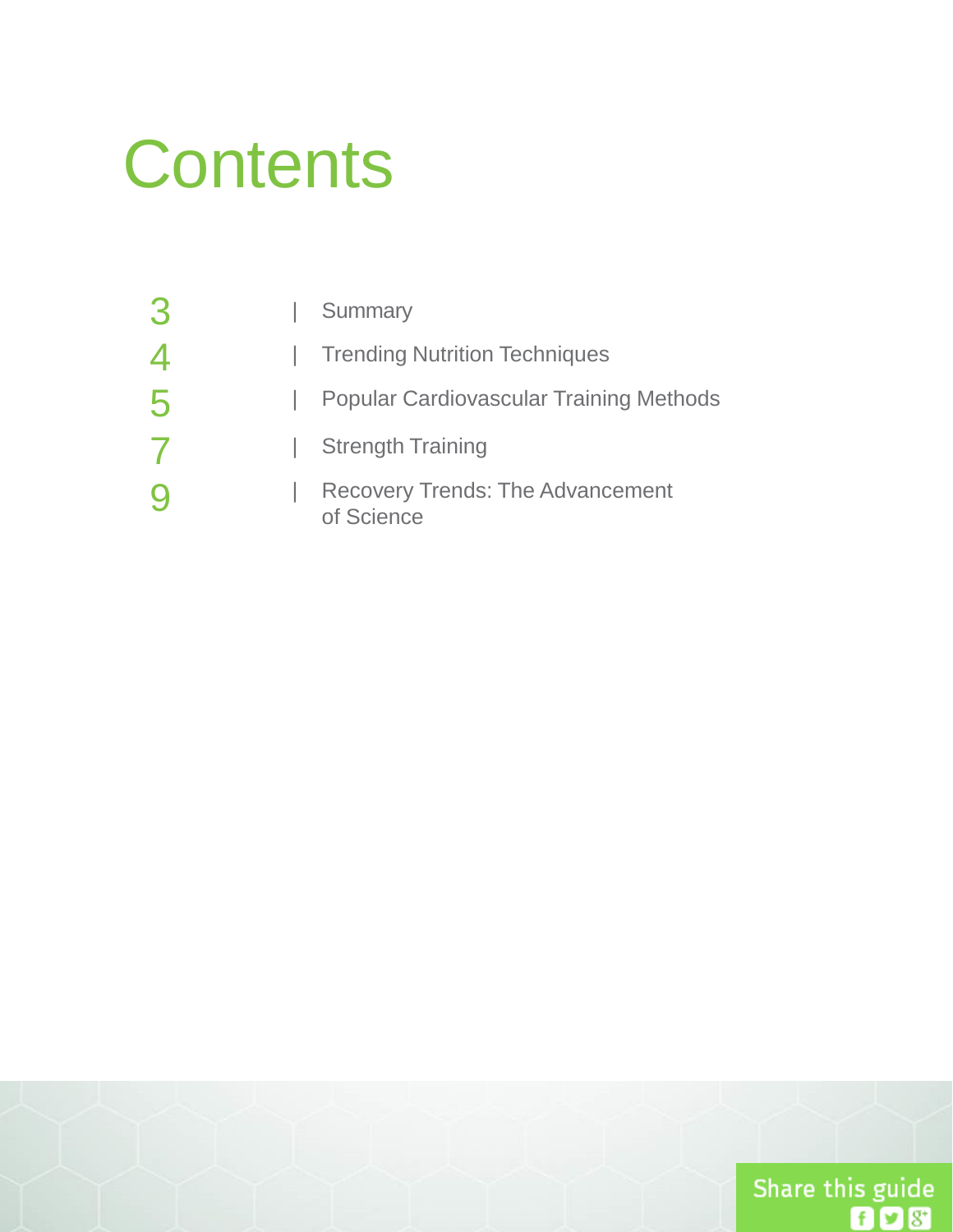# **Summary**

T he world of fitness is constantly changing. As a huge [industry with collective revenues](http://www.statista.com/statistics/242190/us-fitness-industry-revenue-by-sector/)  [of](http://www.statista.com/statistics/242190/us-fitness-industry-revenue-by-sector/) [over \\$40 billion per year,](http://www.statista.com/statistics/242190/us-fitness-industry-revenue-by-sector/) fitness clubs, personal trainers, and exercise scientists are all constantly working toward providing people with the latest and greatest techniques to improve their health, boost their self-confidence, and help them attain high levels of performance for both training and competition.

Fitness enthusiasts and athletes alike must make sure that they are always up to date on the latest training techniques and tools that are designed to help them attain better performance and health. While reaching your peak level of conditioning will always require some effort and dedication on your part, you can make the process easier if you decide to use the right type of tactics and exercise techniques.

To help you improve your understanding of the latest techniques and tools that are being used in the world of fitness, we'll break down the trends into four major categories: nutrition, cardiovascular exercise, strength training, and recovery. By understanding and employing the current best practices in each of these areas, you can get more out of the hard work that you put in when you train or compete.

"Fitness enthusiasts and athletes alike must make sure that they are always up to date on the latest training techniques and tools."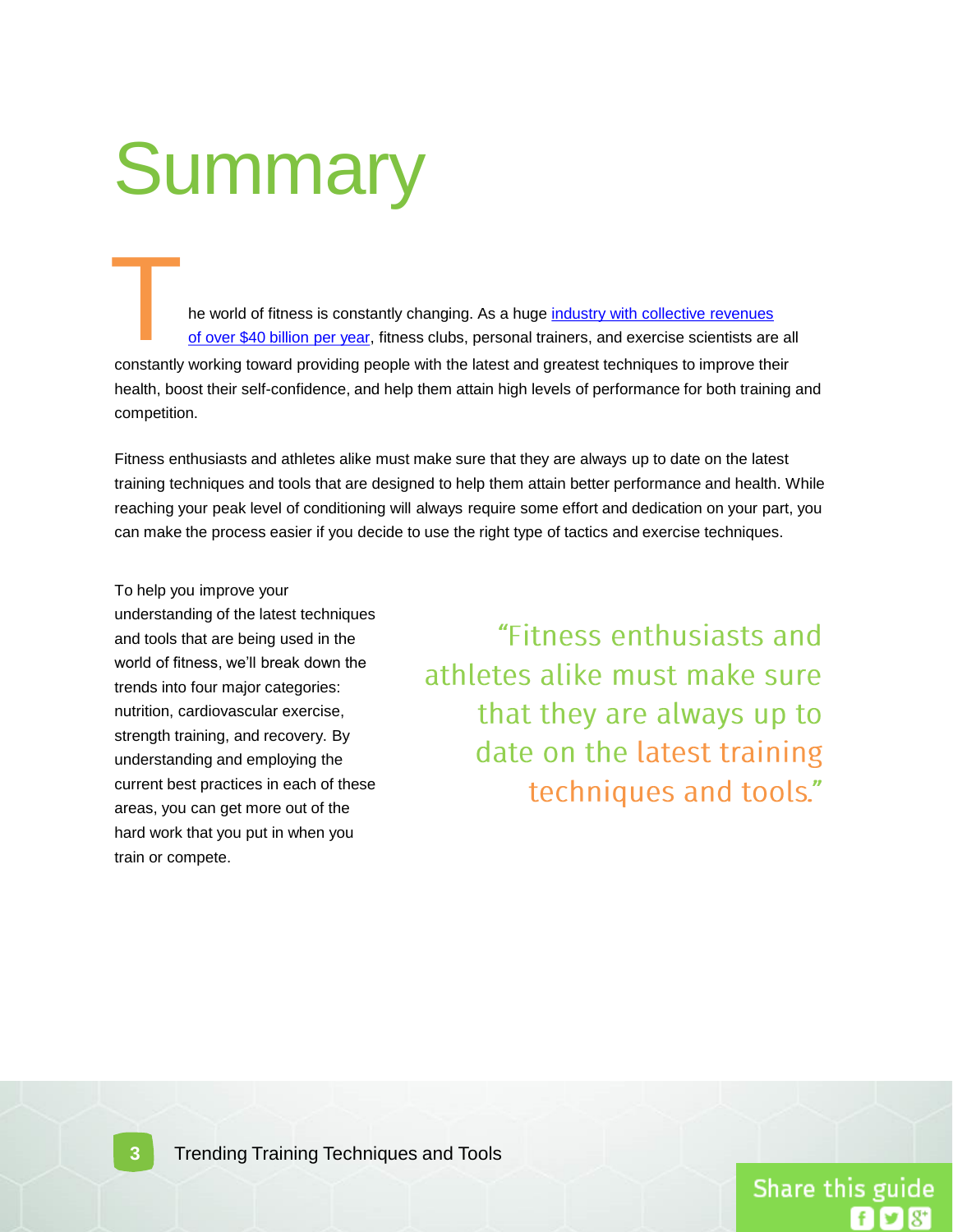# **Trending Nutrition Techniques**

s has been the case for several years, when people think of trending nutrition they usually relate the concept back to one of the several fad diets that become popular through word of mouth or online communication. Naturally, these diets tend to go in and out of popularity over the years. Their effectiveness depends largely on the individual person following the diet and their specific nutritional needs. A

Another big trend in nutrition over recent years is the rise in popularity of recovery nutrition products. In 2013, [the market for nutrition products](http://www.foodbusinessnews.net/~/media/ImagesNew/FoodBusinessNews/Features 2014/7/InnovaSportsInfographic.ashx) aimed at those participating in endurance sports went up 64%. From drinks designed to provide proper hydration after exercise, to refueling snacks designed to promote muscle recovery, food products in the sports recovery niche are very popular in the fitness community these days. Although these products can be very effective to help you recover and feel better after exercise, remember that they are not all as excellent as they should be. Take the time to look carefully at each label and learn about the potential effects of the listed ingredients before you decide to make the product a standard part of your diet.

The biggest way to take advantage of new technology and research in the field of nutrition is to consult with a specialist who has the knowledge needed to evaluate your dietary needs and make suggestions based on your body and any other medical conditions you may have. A nutritionist can also help you plan meals that are satisfying and fulfilling.

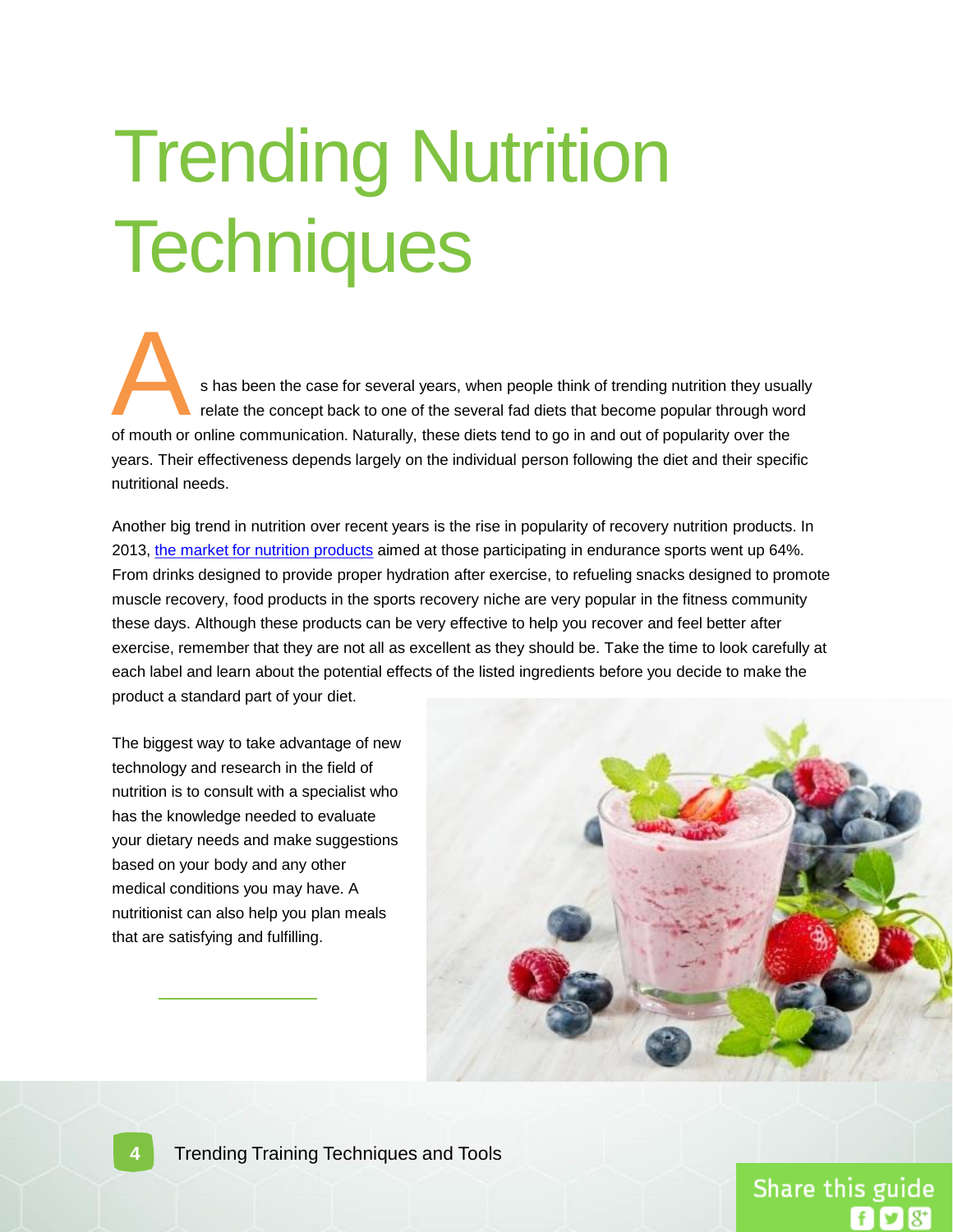### Popular Cardiovascular Training Methods

equipment, people can enjoy cardio in more ways than ever before. Rowing machines, for example, allow for a unique cardiovascular exercise that is challenging and customizable depending on a person's interests. Because of its hybrid nature and flexibility, [rowing machines are becoming popular](http://www.athleticbusiness.com/fitness-training/keeping-up-on-cardio-equipment-trends.html) in fitness clubs in many locations. ardio is a style of exercise that has been employed by casual fitness enthusiasts and<br>professional athletes alike for many years. Thanks to the development of new exercise



Another popular trend in cardiovascular training is known as HIIT or high-intensity interval training. The basic premise behind HIIT is that by fitting a more intense workout into a smaller window of time, you can more quickly get your heart pumping to achieve the same level of exertion.

There are several different styles of HIIT cardiovascular exercise that have become popular. For example, Tabata is a variation of HIIT that requires just 4 minutes; it is broken down into eight segments that consist of 20 seconds of extremely high levels of exertion and 10 seconds of lower-intensity exertion. The idea of Tabata originated from a study conducted by Japanese doctor Izumi Tabata, based on work that he did with Japan's speed skating team. Dr. Tabata found that

repetitions of a cycle of intense work followed by a short period of rest were more effective for exertion than sustaining a moderate level of intensity for a longer period of time.

#### "People can enjoy cardio in more ways than ever before."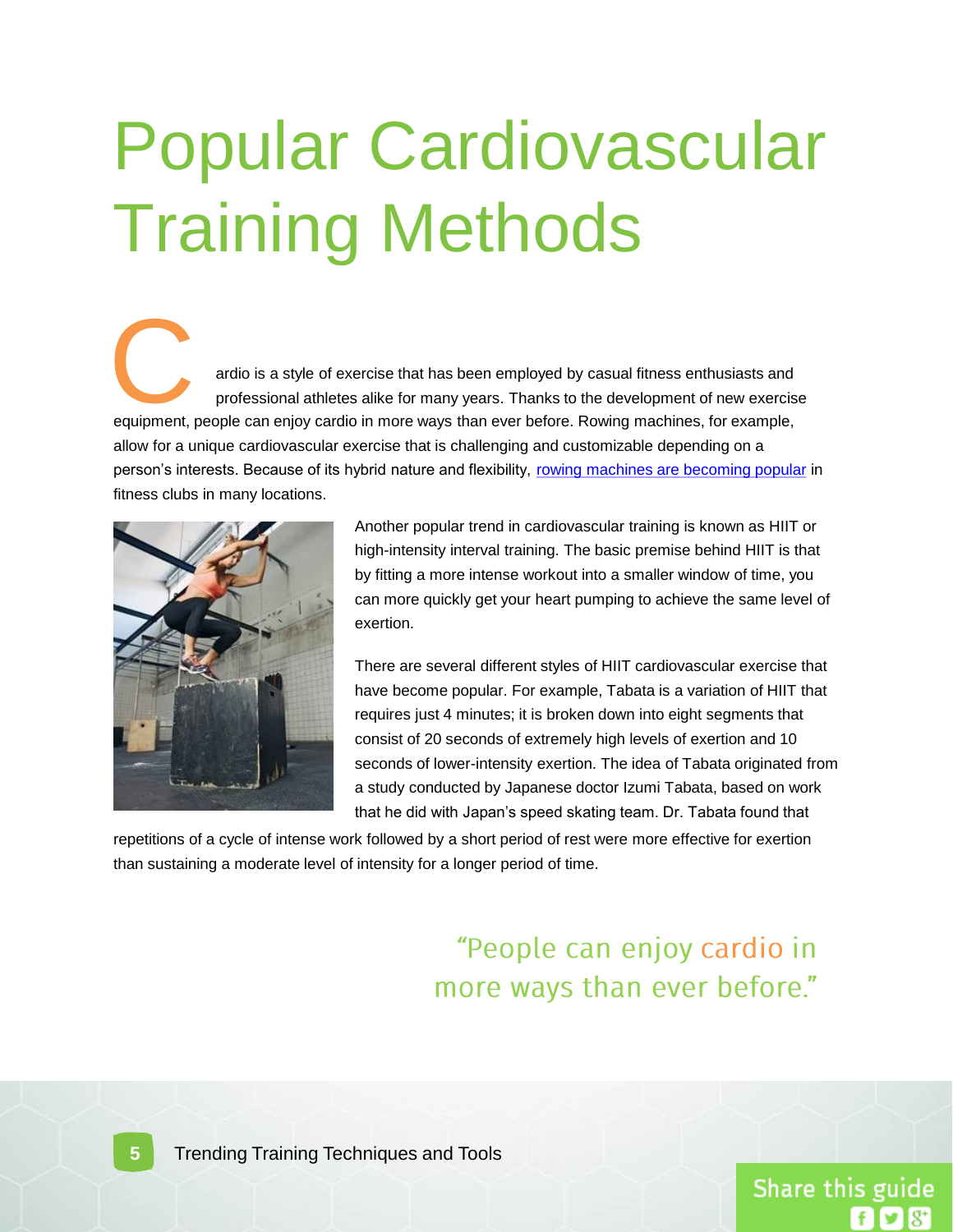

Smartphone and fitness tracking technology, in particular, has had a big impact on cardio exercise. There are a number of motion trackers that can be worn on the wrist, arm or leg to help people see exactly how many steps they have taken or how far they have walked in a single day. The rise of these products has occurred alongside the trending desire for people to be able to include fitness as an everyday part of their life, even if they do not have dedicated time available to go to a gym.

For those who enjoy cardiovascular exercise in groups or with many other people in an interesting setting, themed running events are becoming a popular trend as well. Whether they are runs in costumes to celebrate holidays, or while dousing other runners with colored powder, theme runs add a bit of lightness to a very traditional form of cardio exercise.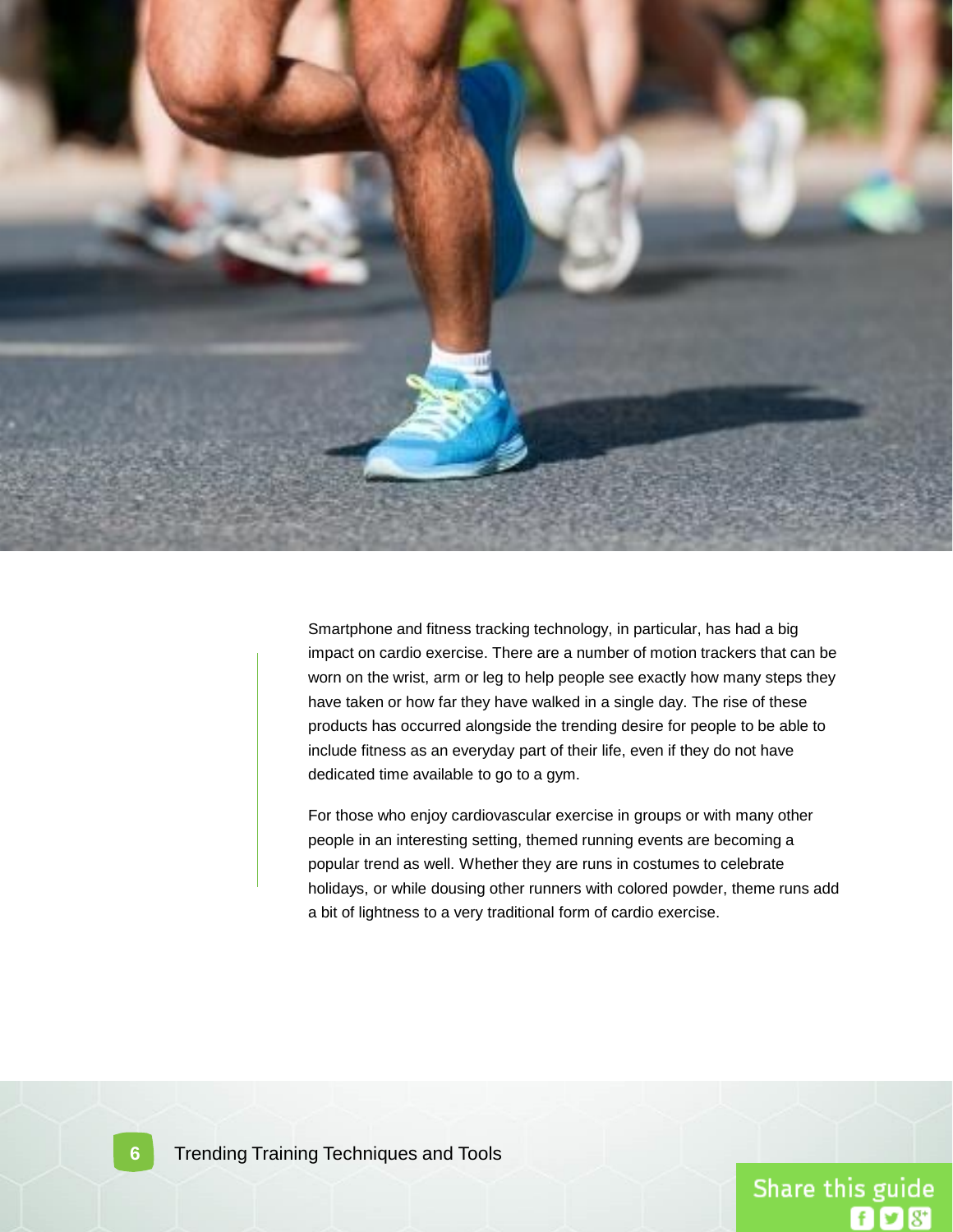# **Strength Training**

f you are an athlete looking to improve performance during competitions or if you are simply looking to improve your functional strength and reduce fat, strength training is very valuable. Overall, strength training is becoming more popular, especially with women. Although more females are recognizing the benefits of strength training, [there is still work to be done](http://illinoistimes.com/article-15007-women,-lifting-weights-is-all-good.html) to put an end to some of the myths that permeate this part of the fitness world. **I**<br>International<br>Over

Many of today's strength training enthusiasts are putting an emphasis on easier, compound exercises that work many muscles at once. By doing this, people who are looking to increase their overall strength level can gain a well-rounded improvement in both strength and muscle tone. Lifts like the bench press, deadlift, and squat are all enjoying more mainstream popularity; decades ago these workouts were considered to be reserved for serious bodybuilders only. These lifts are often incorporated into basic exercise plans that have only three or four different workouts per session, which is great for someone who needs an easy plan to follow.

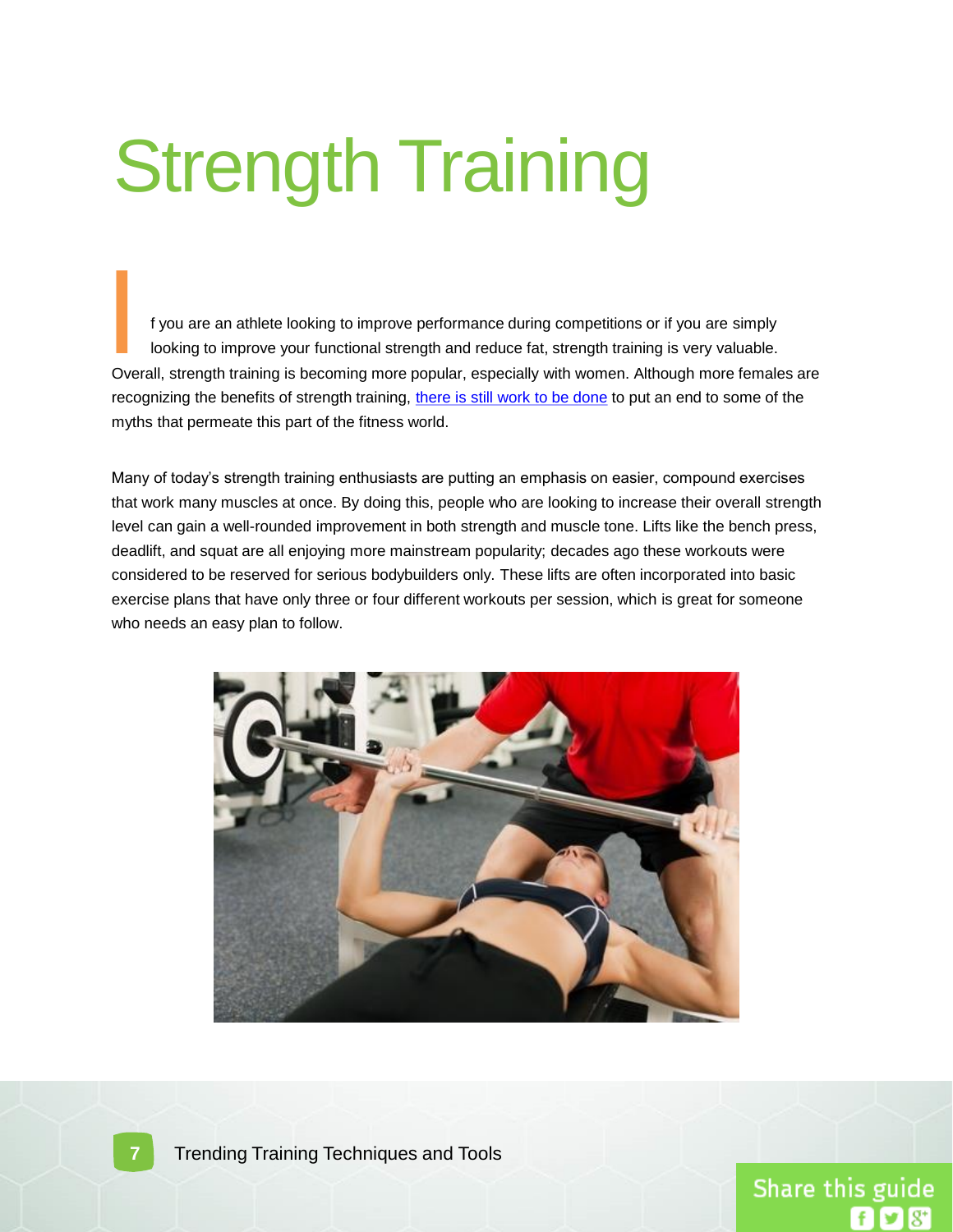

Creative strength trainers are also coming up with ways to use workout equipment and devices in unique ways. For example, heavy rope training is one unconventional strength building method that is quickly catching on with athletes and casual gymgoers looking for a change from their normal routines.

Part of the huge rise in the popularity of strength training has come as a result of circuit classes that blend several different styles of workouts together, from standard lifts to cardiovascular movements. Circuit classes have also become something of a social fad. Their popularity has led to the creation of a culture that is dedicated to improving fitness through these kinds of workouts. People who attend the same group workout sessions are often able to create a strong bond with one another by sharing the successes and obstacles of their fitness journeys.

Home-based workout videos are also becoming popular. Many people prefer working out in the privacy of their own home, and while these types of videos have been around for many years, the rise of video sharing devices and online platforms has improved the market for self-directed training videos in the last decade. Popular home workout video company, [Beachbody, has been bringing in hundreds of](http://www.inc.com/profile/beachbody)  [millions](http://www.inc.com/profile/beachbody) in revenue each year, in large part due to the popularity of its video workout programs and the dramatic success stories that the company advertises alongside them.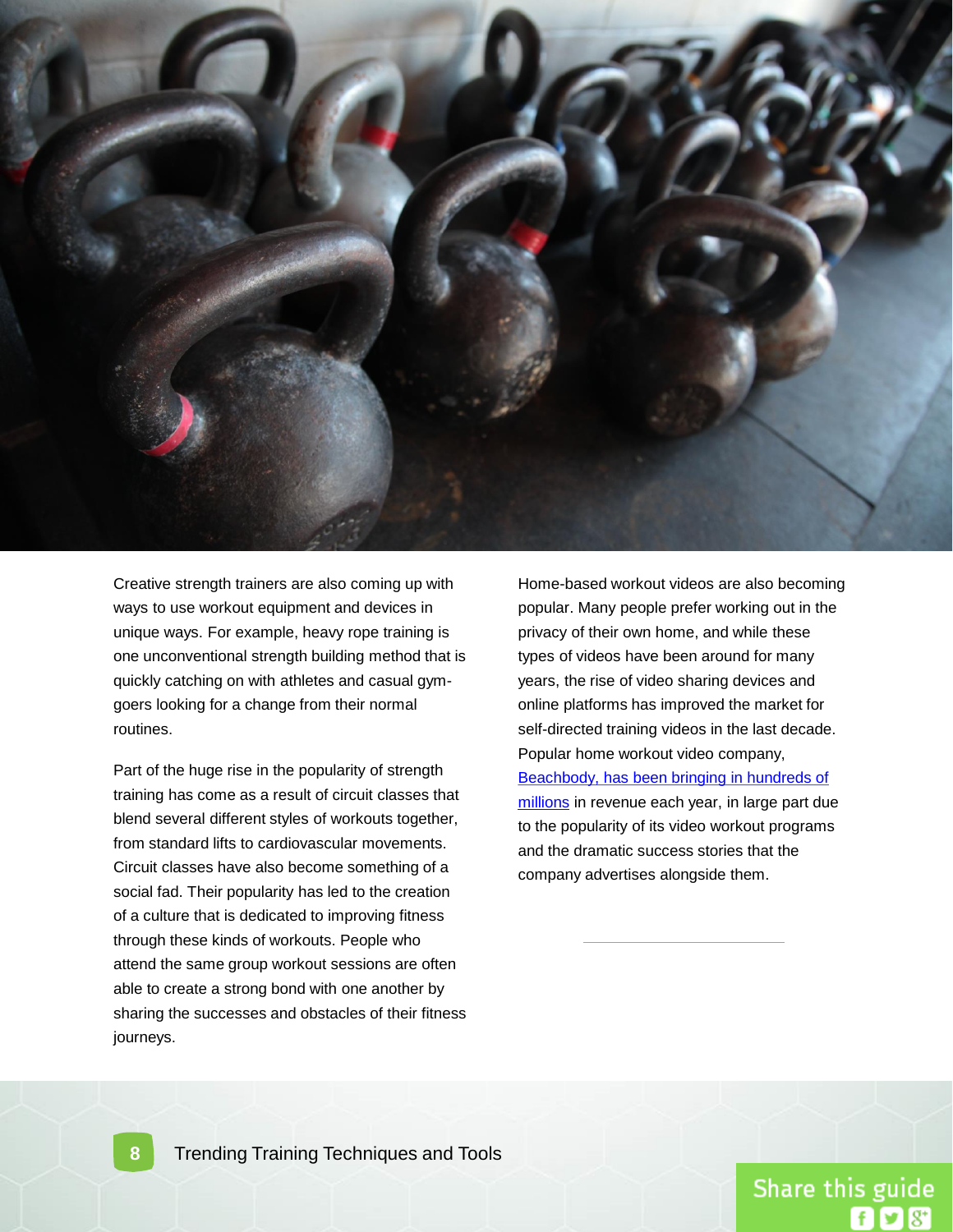#### Recovery Trends: The Advancement of Science

t could be argued that exercise recovery is the field where trends have developed most rapidly over the past few years. Professional athletes, recreational enthusiasts, and those who are interested in fitness on a more casual level are all looking for a way that they can minimize recovery time so that they don't have to be off the field or out of the gym for an extended period of time. **I**<br>In fit

One of the contributing factors behind the advancement of recovery products is the development of the science that relates to recovery. Exercise scientists now have a much better understanding of the process of recovery, which means they can create products that are designed to help people recover from exertion in a natural way.

In particular, ingesting protein for recovery has become a highlytouted strategy for reducing conditions like delayed-onset muscle soreness (DOMS). A [research study from 2008](http://www.ncbi.nlm.nih.gov/pubmed/18461101) found that consuming protein right after a strenuous workout could be a treatment for DOMS. As a result of this kind of research, plenty of protein drinks and snack bars have found their way into gyms and health food stores. In fact, in [2015 the worldwide market for protein](http://www.foodproductdesign.com/Blogs/trending-foods/2014/08/Plant-Based-Protein-Popularity-Surges.aspx?topic=basf) is expected to surpass \$24 billion. Many people believe that meats like poultry and seafood are the best sources of protein, but there are plenty of alternative plant-based sources that are also becoming popular because of the rising costs of animal-derived protein in developed countries.

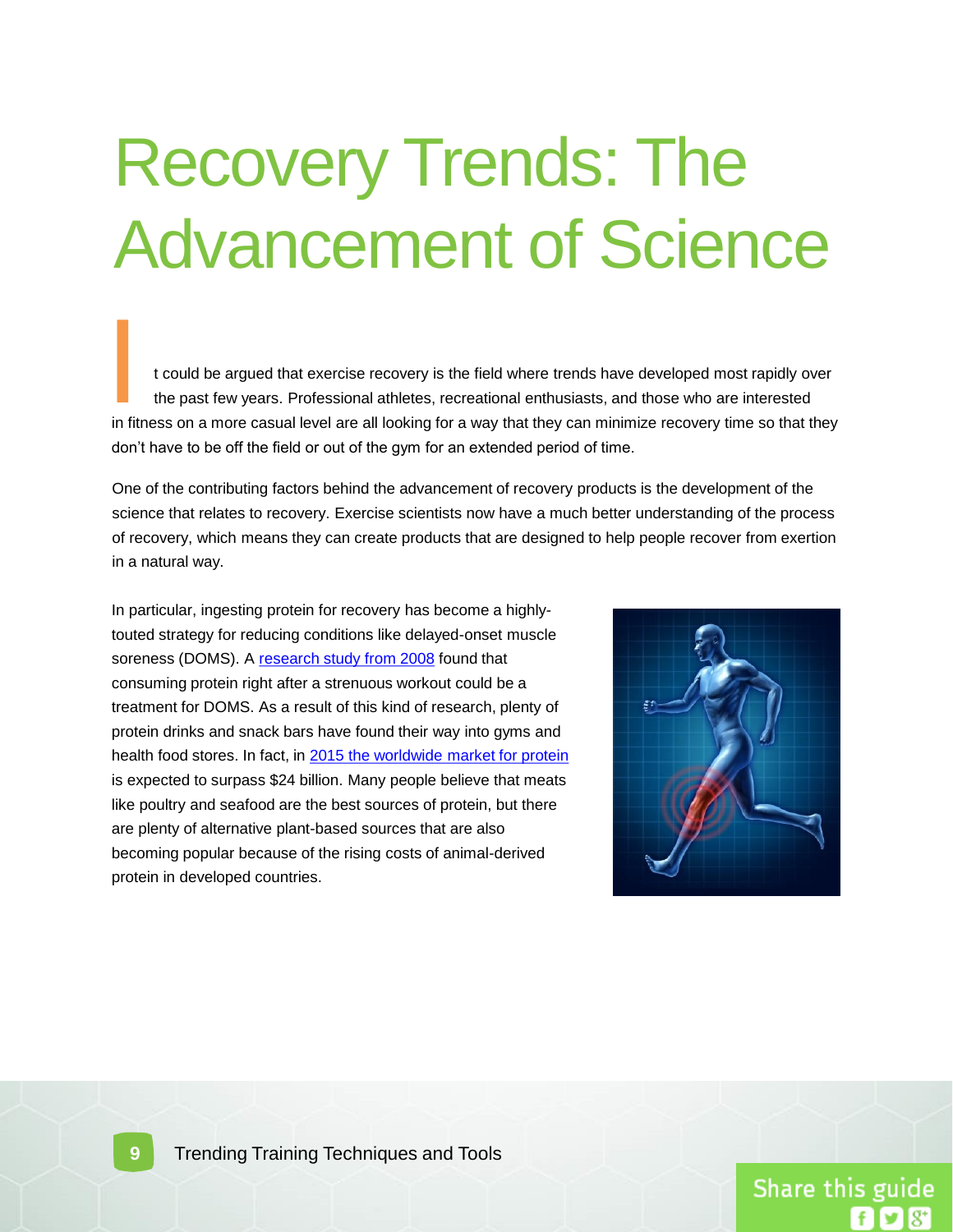In other areas of recovery, new tools are being developed to allow muscles to receive the nutrients they need to heal more quickly. For example, foam rollers have become a staple in the recovery world, as they allow people to roll out tough knots in their muscles so that their muscle fibers can heal quickly. These lightweight rollers are very portable, which means that people can easily bring them in a bag when they head to the gym for a workout.



The MarcPro and MarcPro Plus devices are two more great examples of these modern tools for promoting muscle recovery. Both devices use gentle waves of electricity, which allows muscles to more effectively receive the nourishment that they need to promote recovery. The Marc Pro Plus, in particular, has been designed with the additional ability to shut down pain for immediate relief. With less pain and faster muscle recovery, you can spend more time competing or training to improve your athletic skills or overall level of physical health.

It's important to note that just because these ideas are trending in each of these four particular fitness areas, it doesn't mean that they will or will not work for you. Success with fitness comes from having an understanding of your own personal style and coming up with a plan that fits your needs and habits. The best way to increase your physical fitness or improve your abilities in a given skill or sport is to get advice from a specialist and try out several different techniques so that you can find a regimen that works well for your needs.

"Success with fitness comes from having an understanding of your own personal style."